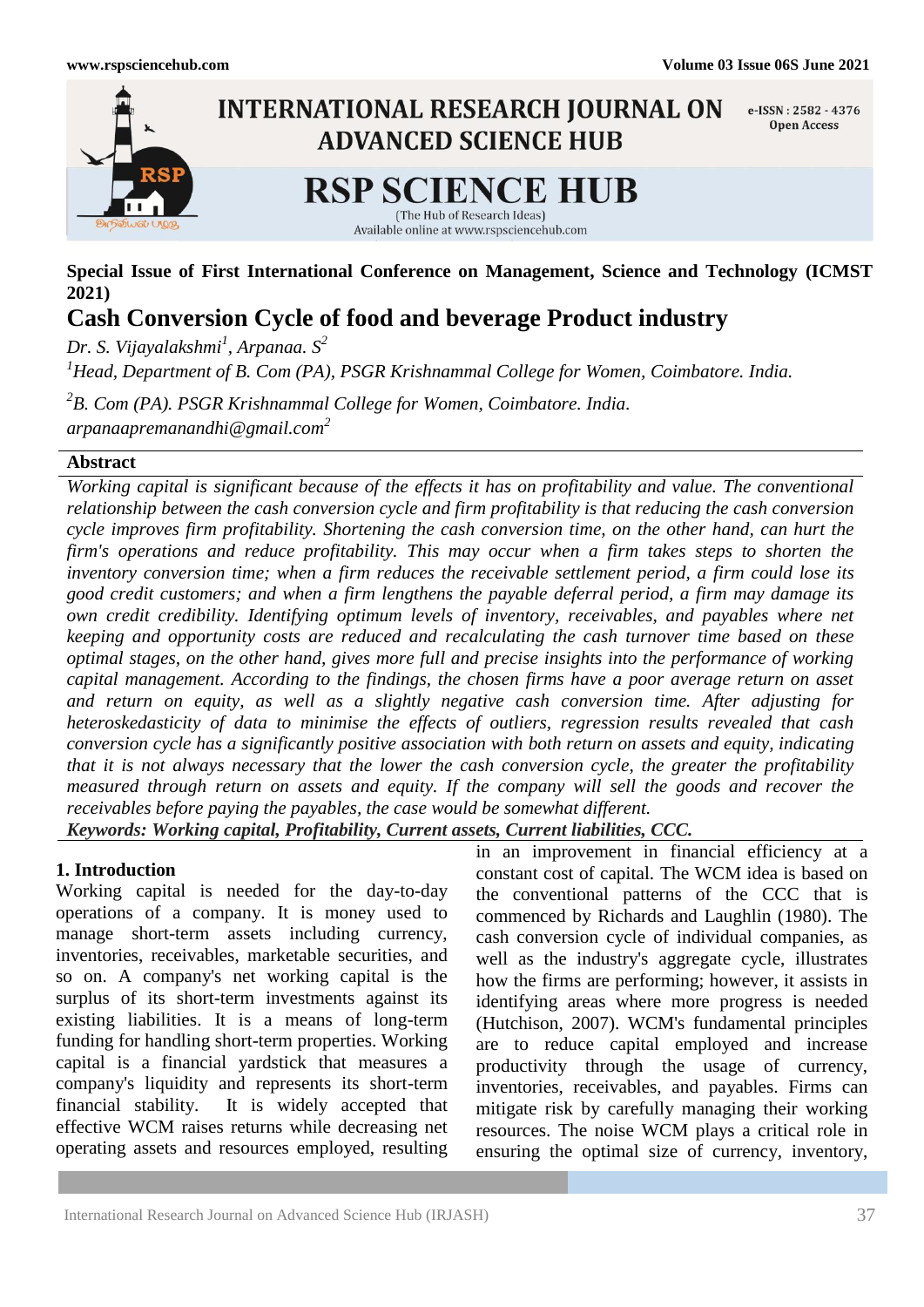receivables, and payables for the smooth running of different business operations. Working capital management reduces the need for working capital financing while increasing the firm's income and resources. One of the most critical activities for company owners is to forecast and analyse the cash flows of the business, to accurately classify the long run and short run capital inflows and outflows, and to timely figure out cash shortages and excesses to devise funding and spending plans. It also aids in the timely settlement of creditors to prevent losing the reputation and loyalty of consumers and avoiding possible bankruptcy. In general, cash control is dependent on the cash transfer period and is seen as a vital component in improving company efficiency since it demonstrates how effective a company is in its bill payments, invoice processing, and inventory sales. Companies may increase their profitability by shortening the cash exchange time by decreasing or shortening the receivables collection period, decreasing or shortening the inventory sale period, and increasing or shortening the loan settlement period. Since any business company is worried with how to maintain and boost profitability, they must keep an eye on the factors influencing profitability. In this respect, liquidity management, with its effects on corporate costs and returns, cannot be underestimated by these organisations, and therefore the cash exchange period, as a measure of liquidity management, needs to be investigated as to how it can impact the viability of the corporate units. Today, due to the changing global economy, technological advancements, and intensified global competitiveness among businesses, every company is struggling to increase income, and companies are making every effort to get their cash conversion time to an optimal level to increase profitability. This research is concerned with analysing and assessing how improvements in the cash exchange period impact changes in the viability of the chosen Nestle India Limited.

## **2. Review of Literature**

Literature review gives an idea to carry out the study by providing a skeleton for further research. Part of such reviews has existed below:

**Manpreet Kaur and Dr. Navitaa Nathani (2017)**, both made an attempt to examine the comparison of profitability and conversion cycles between the companies. Sample of the 30 firms from the FMCG

### **www.rspsciencehub.com Volume 03 Issue 06S June 2021**

sectors listed for 2009-2016. They used descriptive studies including mean, SD and ratio, regression analysis as the tool of this study. This analysis indicates the variables of the currency exchange cycle and the variable of profitability, NPM, ROTA, ROCE cash conversion and profitability. The study shows that there is a positive link between receivables and the facts about the viability of the business.

**Kesseven Padachi (2006),** the study focuses on the "Trends in working capital management and its impact on firms' performance". The main objective is to examine the impact of accounts receivables, payables, inventories, and cash conversion cycle on return on total assets. The primary aim of this paper is to investigate the impact of WCM on corporate profitability.[1-4]. **Enukurthi Anil Kumar (2010)**, his study has the only scope to cover HDFC Bank financing services with the help of working capital management. The objective of the study is to know the short-term financial position of the bank and to identify the conceptual framework and theoretical perception. He used the tool, statement showing changes in working capital.[5-8].It was concluded that when there is an increase or decrease in current ratio there has been an improvement or deterioration of the liquidity position of the company.Working capital management and profitability were found to have a significant positive partnership by **Afza and Nazir (2009). Uyar (2009)** discovered a major correlation and connection between working capital management and liquidity and profitability, concluding that firm size is negatively associated and connected to the cash conversion period, and a negative and oppositely shifting linkage between the cash conversion cycle and profitability was observed. According to Luo et al. (2009), if the firm's valuation rises, the cash loop will shorten. Gill et al. (2010) discovered that if a company keeps its accounts receivable, accounts payable, and inventories at optimal levels, it will make the most benefit.[9-14].

## **3. Statement of Problem**

The difficult nature of managing a company's operating cash is the general business problem. The specific business issue is that some business leaders do not have CCC strategies in place to maintain the necessary cash flow to reduce the risk of business failure. It helps to maintain adequate cash flow to meet short-term goals and obligations.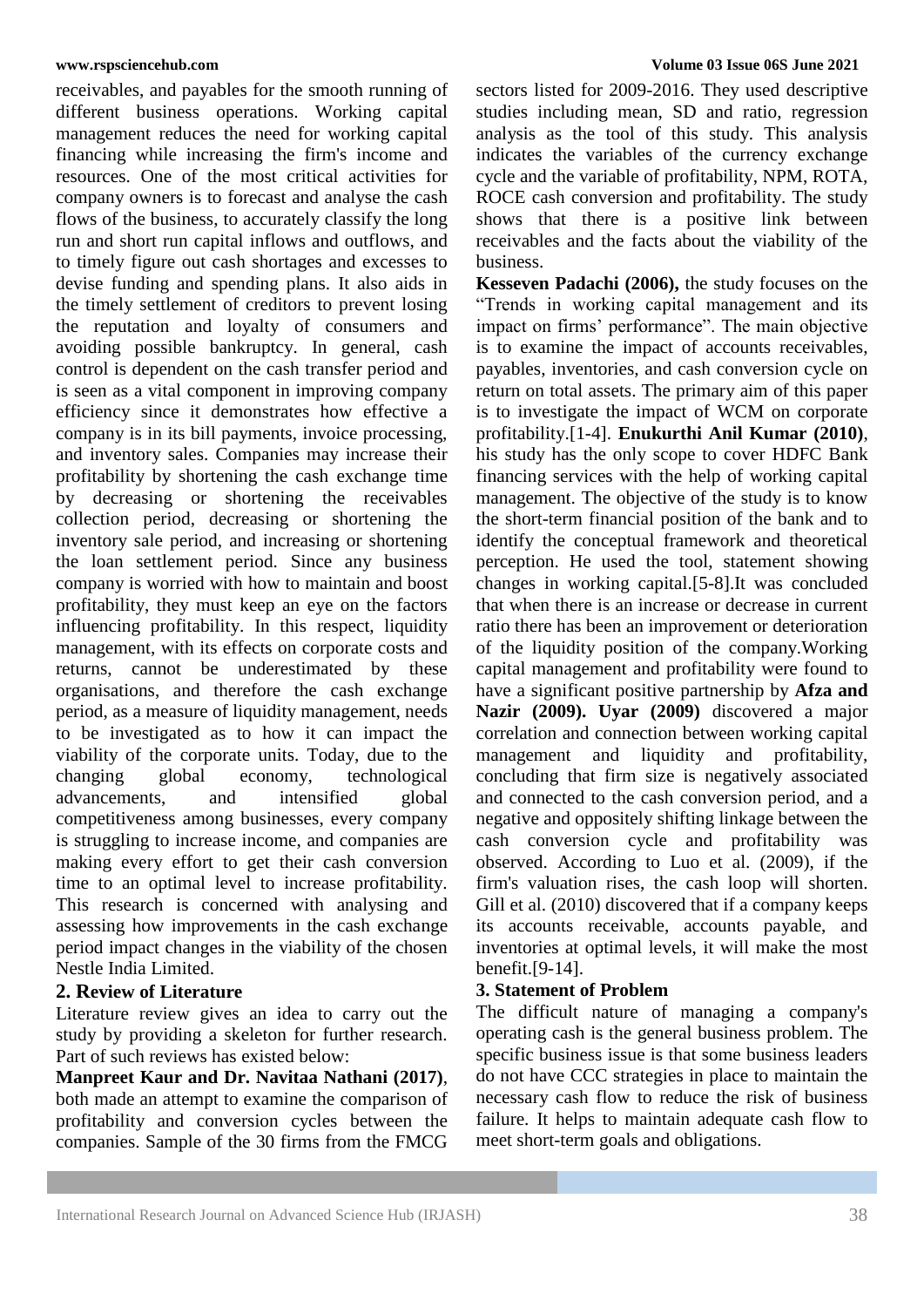In Nestle India Limited, the value of liquidity seems to be falling slightly in the recent years, which may affect the profitability of the company. Effectiveness of working capital management is built on the principle of speeding up cash collections as fast as possible and slowing down cash expenditures as slowly as possible. Analyzing the Cash Conversion Cycle (CCC) of the inventories in the firm.

## **4. Objective of the Study**

The study's basic research aim is to examine the current literature on the function of cash conversion period in improving business profitability and to assess the role of cash conversion cycle in understanding differences in the profitability of the chosen company**.**

# **5. Methodology**

The information is derived from the company's annual reports. Sales, cost of goods sold, receivables, payables, inventory, and operating income are all included in the data. This information is used to calculate the receivable collection period, inventory conversion period, payable deferral period, cash conversion cycle, and operating income to sales ratio. This study covered the years 2015 to 2019.

## **6. Analysis, Findings and Suggestion**

Cash Conversion Cycle (CCC) or Cash Cycle is a period taken by the business firm to convert its inventories and resources into liquid cash flow. The cash conversion cycle is more important for an organization to understand its operational efficiency. Cash cycle relates to the company"s working capital management and it is measured in number of days. The main elements of cash conversion cycle are;

- $\triangleright$  Days Inventory Outstanding (DIO)
- $\triangleright$  Days Payable Outstanding (DPO)
- Days Sales Outstanding (DSO)

The cash interval is divided into three distinct stages. The first portion of the cycle reflects the company's total inventory volume and the time it would take to sell this inventory. The days inventory remaining formula is used to measure this point.The actual transactions and the time it takes to receive the cash from these sales are reflected in the second stage of the cash cycle. The days revenue remaining estimate is used to measure this.

The remaining unpaid payables are represented in

the third tier. In other words, this shows how much a firm owes its existing suppliers for inventory and goods orders, as well as what the company must pay its vendors. This is determined by calculating the number of days payables outstanding.

Formula for calculating Cash Conversion Cycle,

 $CCC = Days$  Inventory Outstanding  $+$  Days Sales

Outstanding - Days Payable Outstanding

# **a.Days Inventory Outstanding (DIO)**

Days Inventory Outstanding is the average number of days that a company holds its inventories before selling it. Days Inventory Outstanding is a working capital management ratio.

DIO **=** Average Inventory **/** Cost of goods sold **×**365 Days

## **b. Days Sales Outstanding (DSO)**

Days Sales Outstanding is the average number of days taken by a company to collect the payment after sales.

DSO = Average accounts receivable **/** Total credit sales **×**365 Days

## **c. Days Payable Outstanding (DPO)**

Days Payable Outstanding is the average time taken by a company to pay its invoices and bills to their trade creditors, vendors, suppliers, or financiers. The higher value of DPO helps the business to utilize the available funds for long duration which maximize the benefits of the firm.

> DPO = Average accounts payable **/** Cost of goods sold **×**365 Days

The cash conversion time formula is used to decide how effectively an organisation handles its working capital. The shorter the cash transfer time, as with most cash flow calculations, the better the company is at selling inventories and recovering cash while paying vendors. The cash exchange time can be trended and linked to other firms in the same sector. For example, comparing a company's migration period to previous years' periods will help decide if its working capital management is worsening or improving. Furthermore, comparing a company's cycle to that of its rivals will assist in evaluating if the company's cash conversion cycle is "natural" in contrast to industry competitors.

The average duration of the cash conversion period varies significantly across sectors, but there is no single statistic that reflects a "good' or "bad' cash conversion cycle. However, comparing the CCC of two firms in the same sector may be helpful since a lower CCC can mean that one company manages its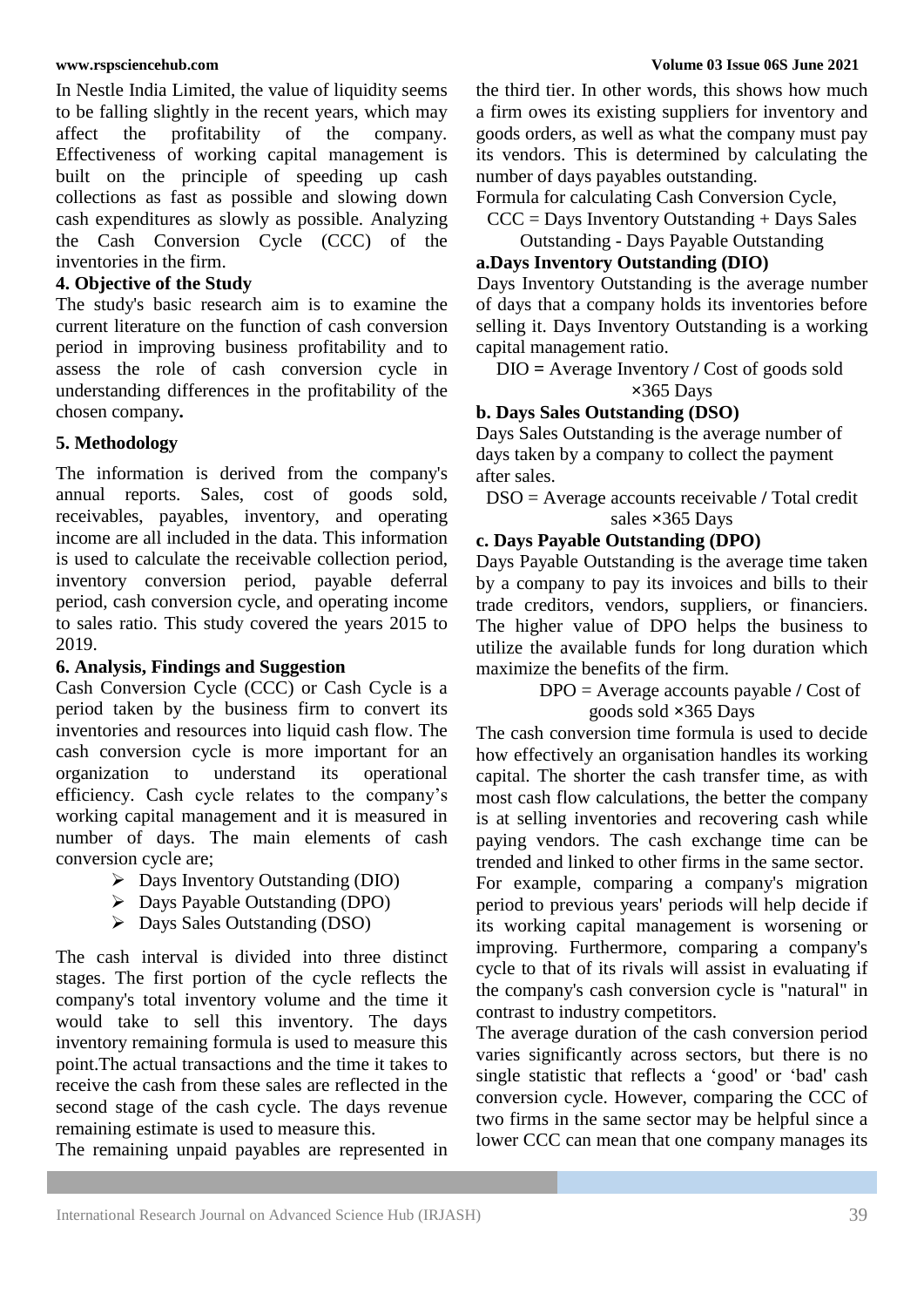working capital more efficiently than the other. It may also be helpful to watch the CCC of a single organization over time to see if the company is getting effective.

## **d. Interpretation**

From the above table, we calculated Cash Conversion Cycle for the study period. In the year 2015, the CCC was -1797 days, here negative CCC shows that the concern not yet paid for its inventories. The highest number of days was noted in the year 2016 with 1299 days, then it slightly decreases to the lowest of 306 days in the year 2019. Hence, shorter CCC days is more efficient as it turns working capital many times in a year which results increase in profit and sales from working capital.

## **Table.1. Calculation of CCC**

**(In days)**

*(Source: Annual report of Nestle India Limited)*

|             | DIO     | <b>DSO</b> | <b>DPO</b> | <b>CCC</b> |
|-------------|---------|------------|------------|------------|
| <b>YEAR</b> | (1)     | (2)        | (3)        | $(1+2-3)$  |
|             |         |            |            |            |
|             |         |            |            |            |
| 2015        | 3581.94 | 3.50       | 5382.45    | $-797.00$  |
| 2016        | 3392.19 | 3.91       | 2097.57    | 1299.00    |
| 2017        | 3300.18 | 3.24       | 2330.36    | 973.00     |
| 2018        | 3019.02 | 4.03       | 2679.81    | 343.00     |
| 2019        | 3318.18 | 3.67       | 3015.86    | 306.00     |

## **6.1 Findings**

- $\checkmark$  In 2015, the Cash Conversion Cycle of Nestle India Limited was -1797 days. It shows a negative CCC, which means the concern not yet paid for its inventories. This state was faced by the firm due to various controversies raised against Nestle India, such as Maggie ban in the year of 2015.
- $\checkmark$  The firm took complete three years for its recovery from the issues. Thus, the firm slowly recovers its position and reaches 306 days of CCC in the year 2019.

## **6.2 Suggestion**

 We suggest that the company may take necessary steps to improve its operational efficiency by maintaining the product's quality and service to gain its goodwill.

## **Conclusion**

The cash conversion cycle is essential for a manufacturing firm because it assists financial managers in determining the inventory retention time, which is reflected by the cumulative amount of days a company's cash stays blocked in the business activities cycle beginning with the manufacturing of inventory and ending with the sale of that inventory. The cash cycle is an extremely effective instrument for determining how effectively a production company's working capital is handled. Financial administrators must operate industrial firms for a longer period of time, which necessitates decisions to maintain working resources while striking a compromise between available current assets and current liabilities.Furthermore, by properly monitoring the liquidity exchange period, financial management will reduce the likelihood of potential cash shortages and bankruptcy. Nestle India Limited data was gathered and examined over a five-year period from secondary sources.

The significance of this research is to determine the effect of the cash conversion cycle on firm profitability through working capital management. The cash exchange period, which accounts for all money flows associated with inventory, receivables, and payables, is one of the most detailed indicators of working capital management performance. The typical relation between the cash conversion cycle and business profitability and market value is that shortening thecash conversion cycle by reducing the time that cash is locked up in working capital increases firm profitability and market value. This could occur by shortening the product conversion time by packaging and delivering items to consumers more efficiently, shortening the receivable recovery period by speeding up collections, or lengthening the payable deferral period by slowing down payments through suppliers.

## **Reference**

- [1].Manpreet Kaur & amp; Dr. Navitaa Nathani (2017) – "The Relationship between Cash Conversion Cycle and Profitability Analysis of FMCG Industry" PEZZOTTA Journal. Vol. 6, Issue 4, ISSN: 2319-9059, pp. 1-32.
- [2].Kesseven Padachi (2006) "Trends in working capital management and its impact on firms"